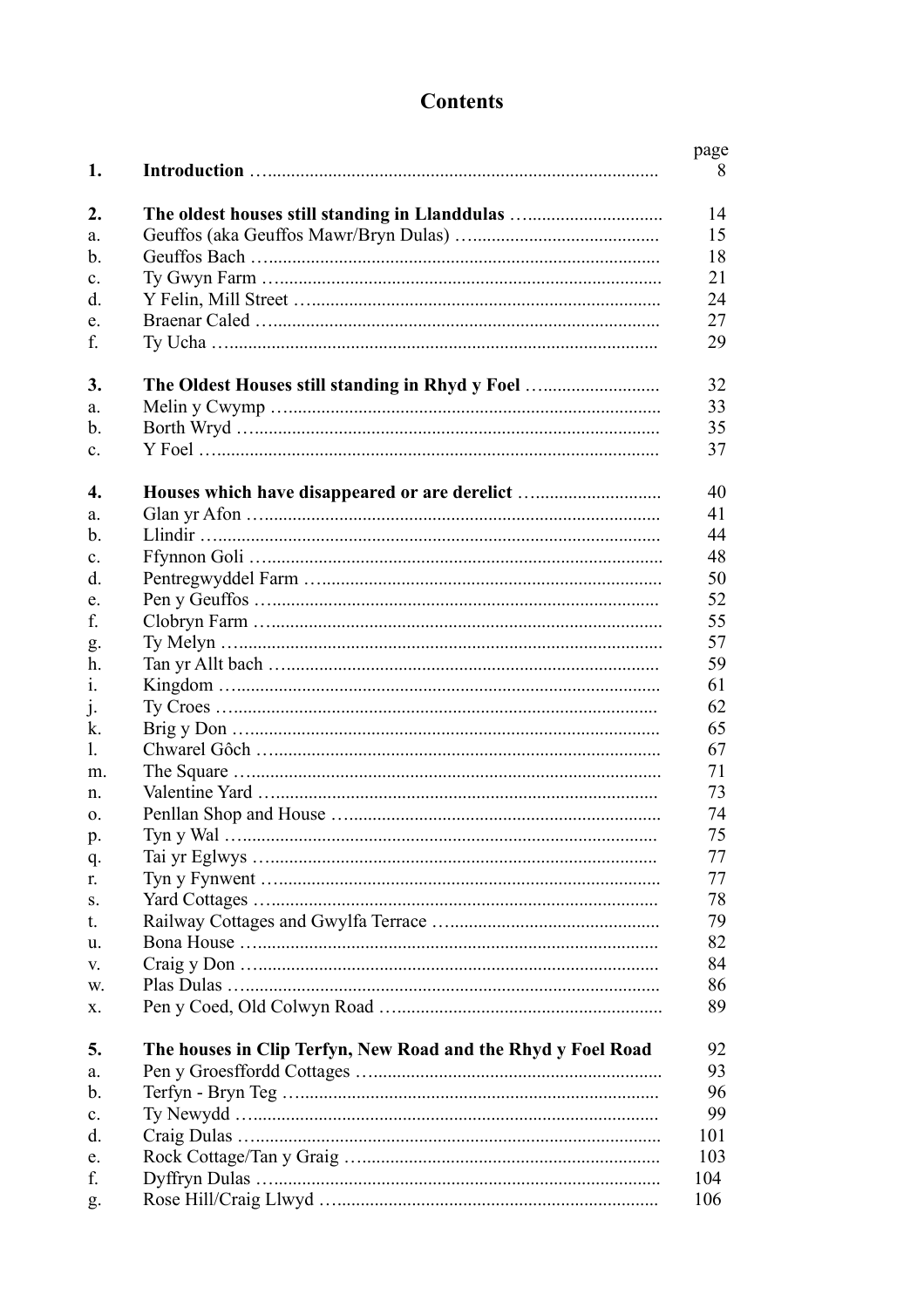| Tyn y Ffford Cottage/Gwynfron/The Coxwain's House |
|---------------------------------------------------|
|                                                   |
|                                                   |
|                                                   |
|                                                   |
|                                                   |
|                                                   |
|                                                   |
|                                                   |
|                                                   |
|                                                   |
|                                                   |
|                                                   |
|                                                   |
|                                                   |
|                                                   |
|                                                   |
|                                                   |
|                                                   |
|                                                   |
|                                                   |
|                                                   |
|                                                   |
|                                                   |
|                                                   |
|                                                   |
|                                                   |
|                                                   |
|                                                   |
|                                                   |
|                                                   |
|                                                   |
|                                                   |
|                                                   |
|                                                   |
|                                                   |